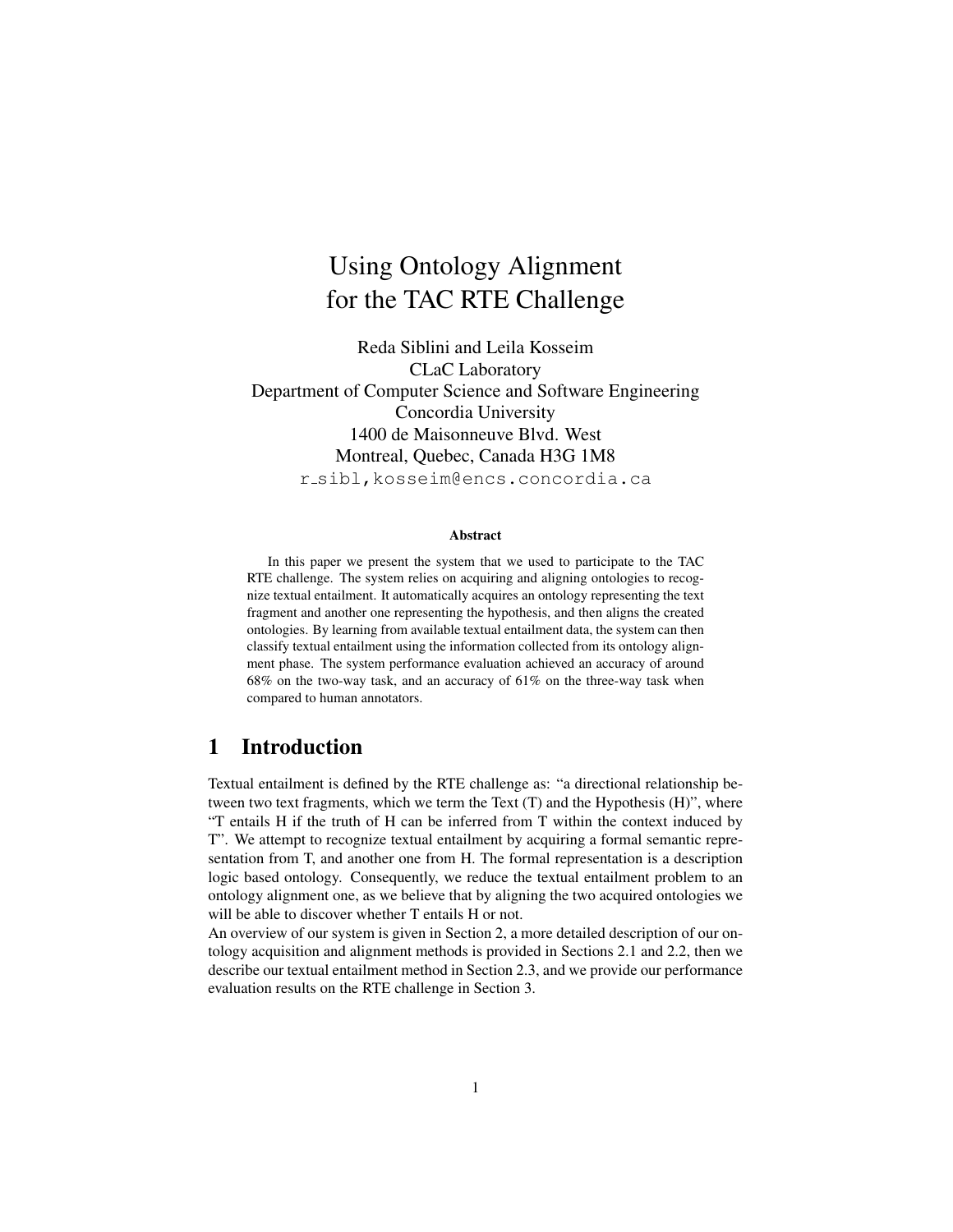### 2 System Overview

This was our first participation to the RTE challenge, and we participate with a newly built system that allows the recognition of textual entailment through three main phases:

- The first phase is the ontology acquisition phase, which is responsible of acquiring a formal representation of the supplied text's concepts and their relationships. This phase produces two ontologies: an Ontology-T representing the Text's ontology, and Ontology-H representing the Hypothesis's ontology.
- The second phase is the ontology alignment phase. In this phase, the system aligns the ontologies created from the previous phase into one ontology that we refer to as Ontology-A, this phase also output the alignment information that will be used in classifying textual entailment.
- The last phase of the system is the textual entailment phase. This phase relies on the information collected from the ontology alignment phase to decide whether the resulted alignment information conveys an entailment of the hypothesis from the text or not. The decision is made using different machine learning algorithms that have been trained over similar alignment data collected from pairs of text and hypothesis and their textual entailment results.

Figure 1 displays a diagram of the system's architecture, showing in details the main phases of the system, the subparts, and its interaction with other systems. The next section will go in more detail into the ontology acquisition phase.

### 2.1 Ontology Acquisition

The ontology acquisition phase is an automated process where the system computes a formal semantic representation of the supplied text. This process includes many steps: First a syntactic analysis step that will syntactically parse the provided text through the Minipar parser [Lin, 1998], resulting in a set of dependency relations of the form:

Grammatical relation (Governing Word, Modifying Word)

These relations are then processed through a set of transformation rules in order to create a semi-semantic structure of the form:

Relation (Governing Content Word, Modifying Content Word)

The difference between the dependency set and the semi-semantic structure is restricting Governing and Modifying words into Content words. This restriction will give more meaning to the relations, and will transform the grammatical relation to a general one, which will include relations inherited from function words.

The second step is semantic analysis, where we transform the semi-semantic structure to what we refer to as an Intervaria Semantic Structure (ISR) of the form:

Relation (Governing Verb, Content Word)

The main difference between the two structures is that the governing word will be restricted to the verb class, which will introduce additional meaning that is usually implicit in a sentence.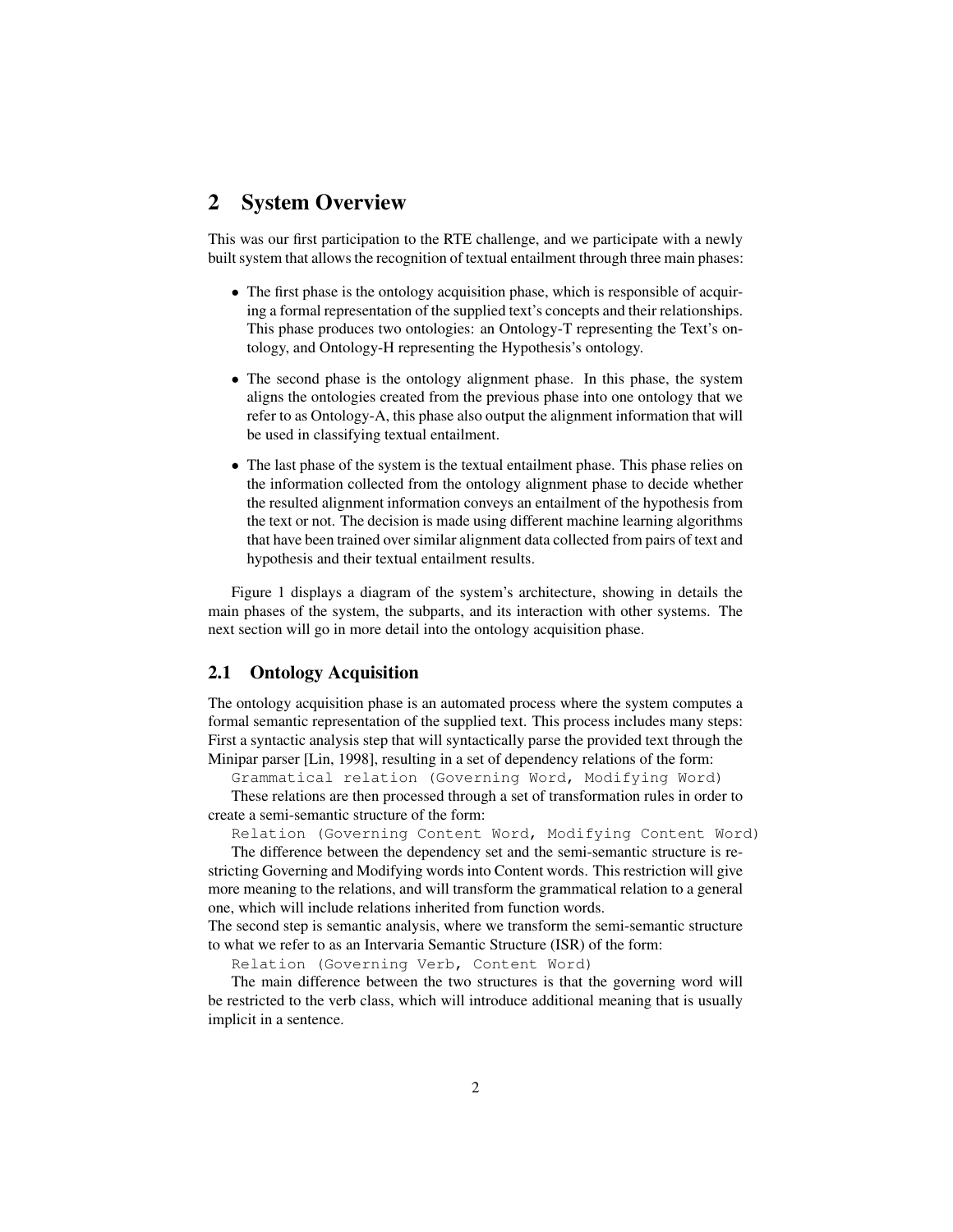

Figure 1: System Architecture

The last step is the ontological analysis. This step will transform the ISR structure to a description-logic based ontological structure. This is done by transforming the Relation into a Property, the Governing verb into the property's Domain, the Content word into the property's Range, and creating related individuals.

#### 2.1.1 Syntactic Analysis

The syntactic analysis phase begins with syntactic parsing of the provided text using the Minipar parser. The parser output consists of a set of dependencies, each having the following information:

```
[Modifying word] (Part of speech) (Stem)
[Grammatical relationship] [Governing word]
```
The parsed output is then processed through a set of transformation rules that have been created to add a restriction on the governing and modifying words to belong to the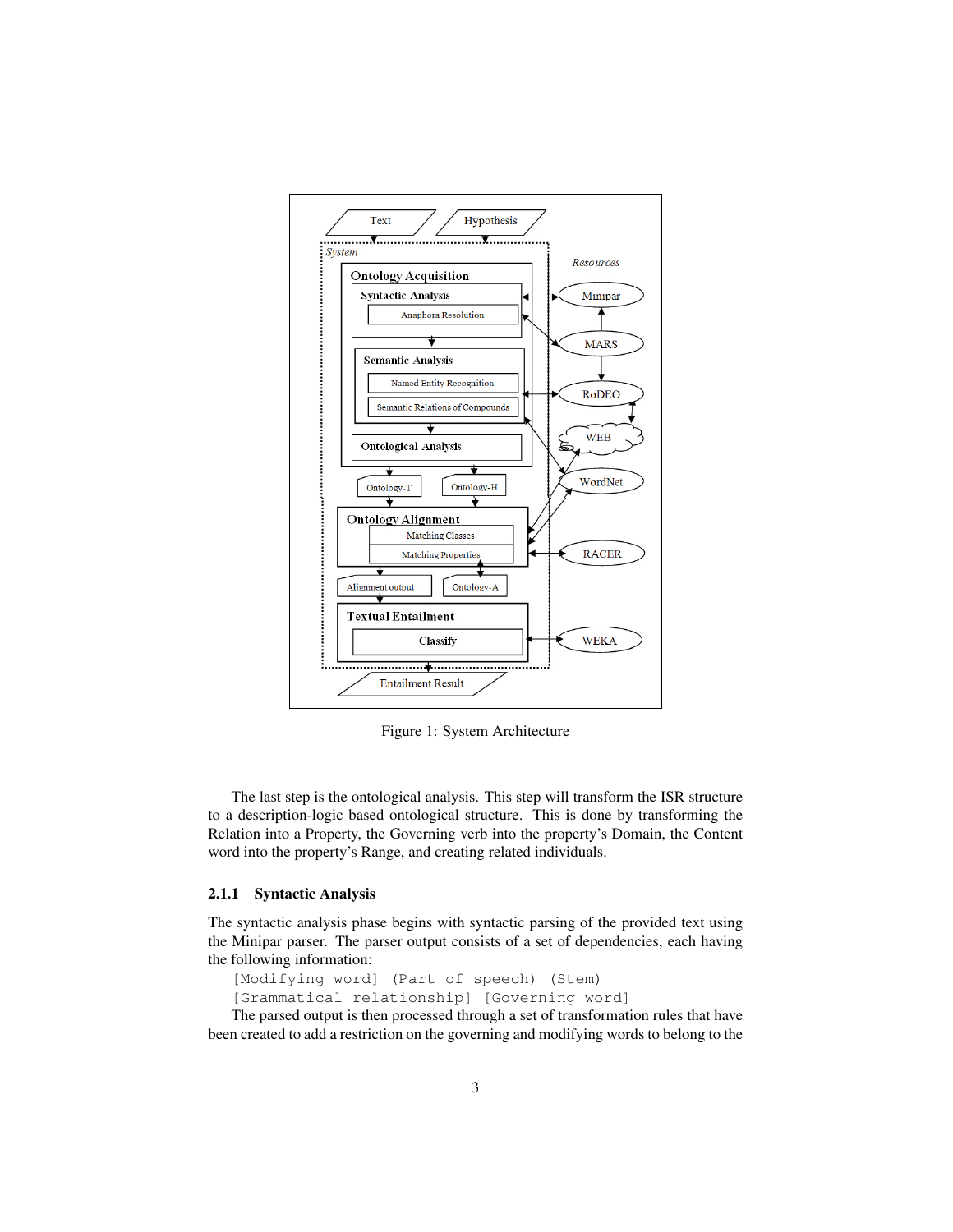content words or lexical category (verb, noun, adjective, or adverb). This restriction will give additional meaning to the structure, and will change non-content words to be either feature of the governing word, or as the actual relationship. We refer to this structure as a Semi-semantic structure. The Semi-semantic structure could be described through the following format:

```
Relationship (Governing Content Word |Feature(F)|
Part of Speech(POS), Modifying Content Word| feature|POS)
```
#### 2.1.2 Semantic Analysis

The main purpose of the semantic analysis is to further restrict the semi-semantic structure created from the previous step by transforming it to an Intervaria Semantic Representation (ISR) having the following format:

Semantic Role (Governing Verb - stem - feature - POS, Content Word - stem - type - feature - POS)

The main differences between the two structures are the restriction of the governing word to the verb class, and the addition of the content word type or hypernym.

We are dealing with syntactic variations by restricting the representation into specific syntactic categories. In order to create such a structure, we need to deal with the extraction of named entity classes to be able to find the semantic relation that could exist between noun compounds, and then to discover such semantic relation that could be described by a verb. The next sections will go over these subtasks in more details.

Named Entity Recognition The first step in creating the semantic representation is finding out the types or classes that named entities belongs to. This information is required in order to be able to identify verb characterizing the semantic relation between noun compounds, and to add more meaning to the presentation. To do so we use the method described by [Sibini and Kosseim, 2008]'s to extract type of named entities from the web. However, before doing so we check the availability of such information in the semi-semantic structure, such as the availability of predicates, or appositives that usually describes a named entity. For example in the sentence *"Jurassic Park is a novel"*, the type of the named entity *"Jurassic Park"* is already found in the text to be a *"novel"*. However we still need to get the classes that describe a named entity such as *"Michael Crichton"*. Using [Sibini and Kosseim, 2008]'s system we retrieve the following list of classes, among others, that describe *"Michael Crichton"*: *writer, director, producer, winner...*

Semantic Relations of Compounds In the transformation of semi-semantic structure to a semantic one, we have restricted the governing word to the verb class, hoping to limit syntactic variations and to give more meaning to the structure. So what should we do about nouns or adjectives modifying other nouns? One solution would be to find a verb that could describe the semantic relationship between them. A verb will preserve the structure that we are looking for, and will make explicit the implicit commonsense knowledge available between the compounds. For example, the following semisemantic sub-structure of a hypothesis example: of (Michael Crichton|writer,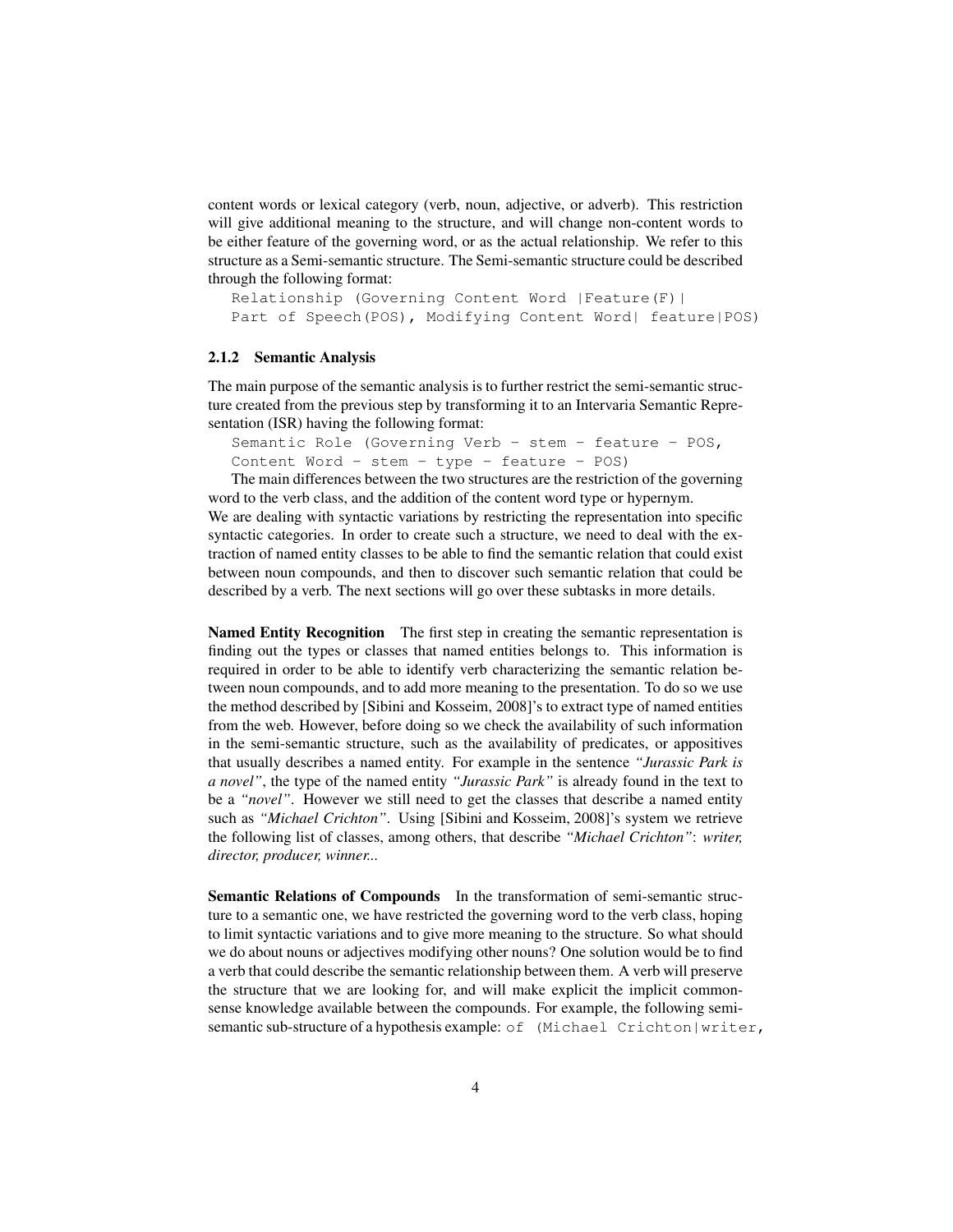Jurassic Park|book) requires a verb to describe the relationship between the two named entities. Using the previous task we know that *"Michael Crichton"* is a writer, and that *"Jurassic Park"* is a book. Using the RoDEO system of [Sibini and Kosseim, 2008] and a predefined set of grammatical patterns, we could find the verbs that characterize the semantic relation between *"book and writer"*, which in turn describes the relationship between the two named entities. For this particular example, the system have retrieved the following list of verbs (with their frequencies): *write(1827), have(1583), promote(826), print(432)...*.

By selecting the highest ranking verb, we could divide the semi-semantic tuple into the following:

subject (write, Michael Crichton|noun-writer) and

object(write, Jurassic Park|noun - book)

In addition to using a verb to describe semantic relations of noun-compounds within a sentence, we also use it to describe semantic relations between sentences by using a simple heuristic to check for the semantic relatedness of one noun and a list of candidate nouns that precede it in a text, and within a predefined lexical distance. We used the WordNet::Similarity [Pedersen et al., 2004] Path Length method as the semantic relatedness of two nouns. The path length method is a simple node-counting scheme, which returns a relatedness score between two concepts. The score is inversely proportional to the number of nodes along the shortest path between the synsets in WordNet.

#### 2.1.3 Ontological Analysis

The main purpose of the ontological analysis is to translate the ISR representation created from the semantic analysis phase to a formal semantic structure. Following from the semantic analysis phase, the ISR structure has the form:

```
Relation (Governing Verb [stem - features - POS],
Content Word [stem - type - features - POS])
that will be translated to the ontological form:
Property (Domain, Range)
```
Where the Governing verb and Content word will be both translated into OWL:classes and indexed instances accordingly. The Relation will be translated into owl:property having the Governing verb as its Domain, and Content word as its Range. All classes will be subclasses of their stem, and of their part of speech. In addition, the Content Word will also be a subclass of its Type. The method is a bottom-up approach, where the governing verb and the content word result in an instance labeled *"Word-index"* that is generalized to a concept labeled *"Word"*, where index is a numeric value, needed to make each instance of the word a unique instance. On the other hand, each property results in a sub-property labeled *"Wordindex"* of the property labeled *"Word"*, so that the domain and range are related to the sub-property only, making the generalization on the sub-properties and not the property itself.

To illustrate the above, let us take the following text-hypothesis pair example, which was taken from the RTE3 [Giampiccolo et al., 2007] development set: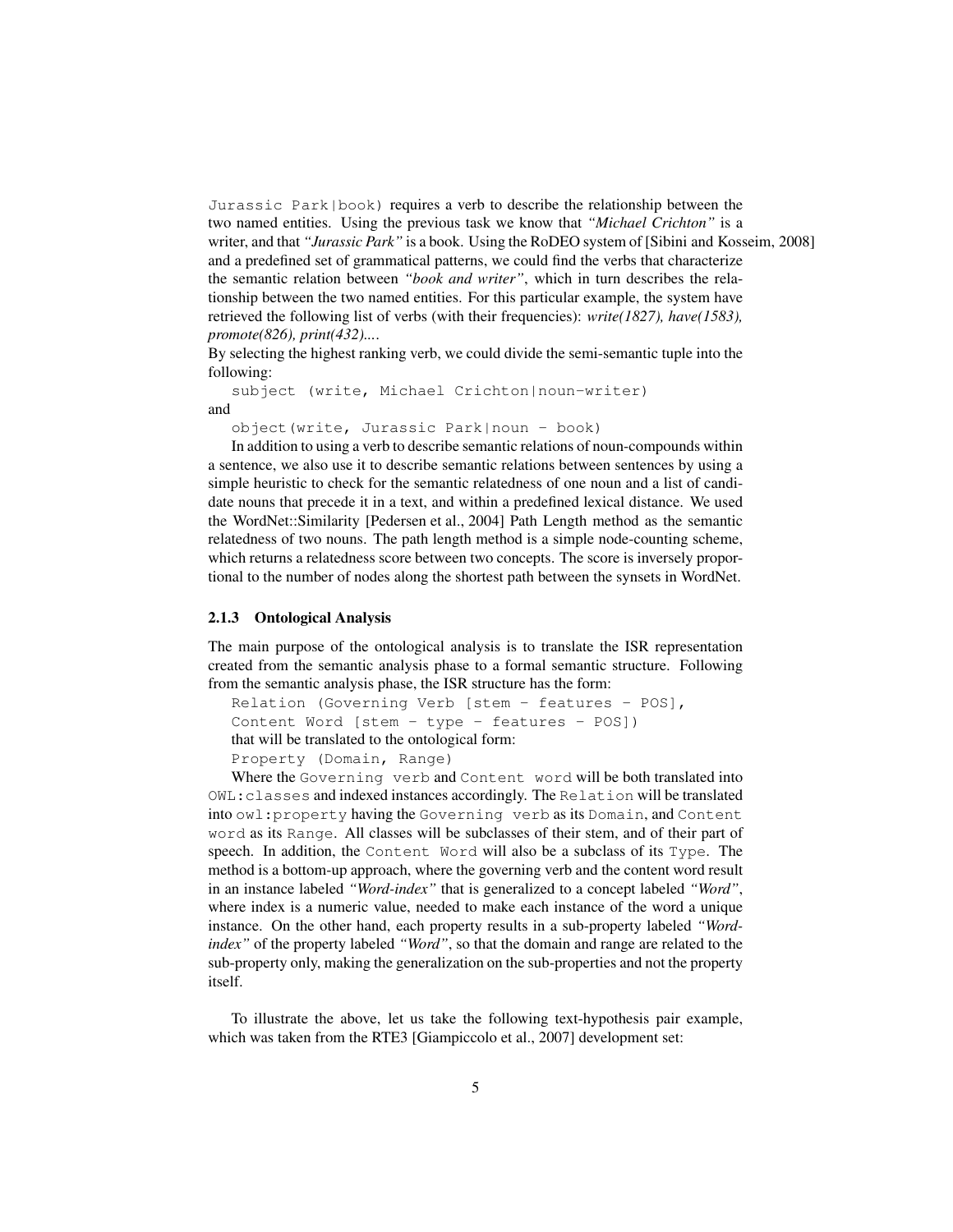- (T): Jurassic Park is a novel written by Michael Crichton....
- (H): Michael Crichton is the author of the book Jurassic Park.

A graphical illustration of the acquired ontology-T from (T), is shown in Figure 2, and the acquired ontology-H from (H) is shown in Figure 3. In these graphs beveled-edged rectangles represent OWL classes, perpendicular-edged rectangles represent OWL properties, polygons represent a sub-properties or a sub-classes depending on what they are connected to. Note that instances are not shown in these graphs. <sup>1</sup>



Figure 2: Acquired Ontology-T



Figure 3: Acquired Ontology-H

<sup>&</sup>lt;sup>1</sup>The ontology graphs were automatically generated from OWL code using SemanticWorks, http:// www.altova.com/products\_semanticworks.html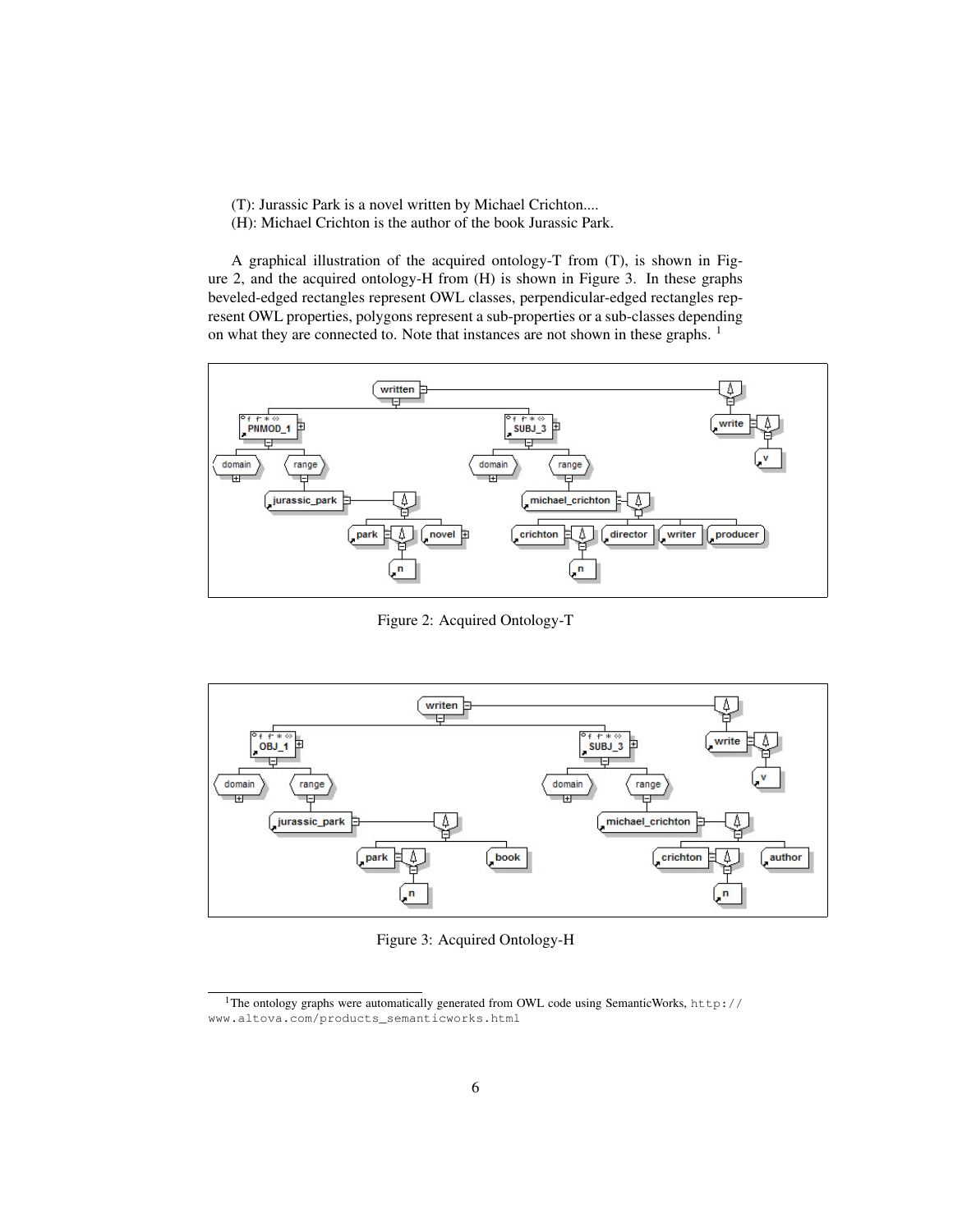### 2.2 Ontology Alignment

The ontology acquisition phase will result in two ontologies: Ontology-T representing the supplied Text and Ontology-H representing the supplied Hypothesis. The ontology alignment phase is responsible of aligning the created ontologies into one ontology that we refer to as Ontology-A. The alignment could be seen as on-demand tuning of the created representation in order to acquire missing information and align available ones. The alignment is done in two steps, the first step matches the classes of Ontology-H to the classes of Ontology-T, and creates equivalent classes when necessary. The second step matches the properties of Ontology-H to the properties of Ontology-T, and creates equivalent properties when necessary, resulting in an Ontology-A.

Figure 4 illustrates graphically the resulted aligned ontology: Ontology-A. Note that the hexagon having an equal sign and a rectangle describes an equivalent property, and the hexagon having an equal sign and a beveled-edged rectangle describes an equivalent class.



Figure 4: Aligned Ontology-A

### 2.3 Textual Entailment

The collected information from the alignment phase, both from the classes and properties matching is used to guide us on whether the text entail an hypothesis or not. We have collected such information with the entailment resulted from the previous year RTE data set [Giampiccolo et al., 2007]. The learning data set consisted of 800 texthypothesis pair with their corresponding 3-way answer, and 800 with 2-way answers. We trained the system using three different machine learning algorithm, that are available from the WEKA package [Witten et al., 1999]. The main classifiers used are the B40 decision tree, nearest neighbor (k=1), and Naive Bayes classifier.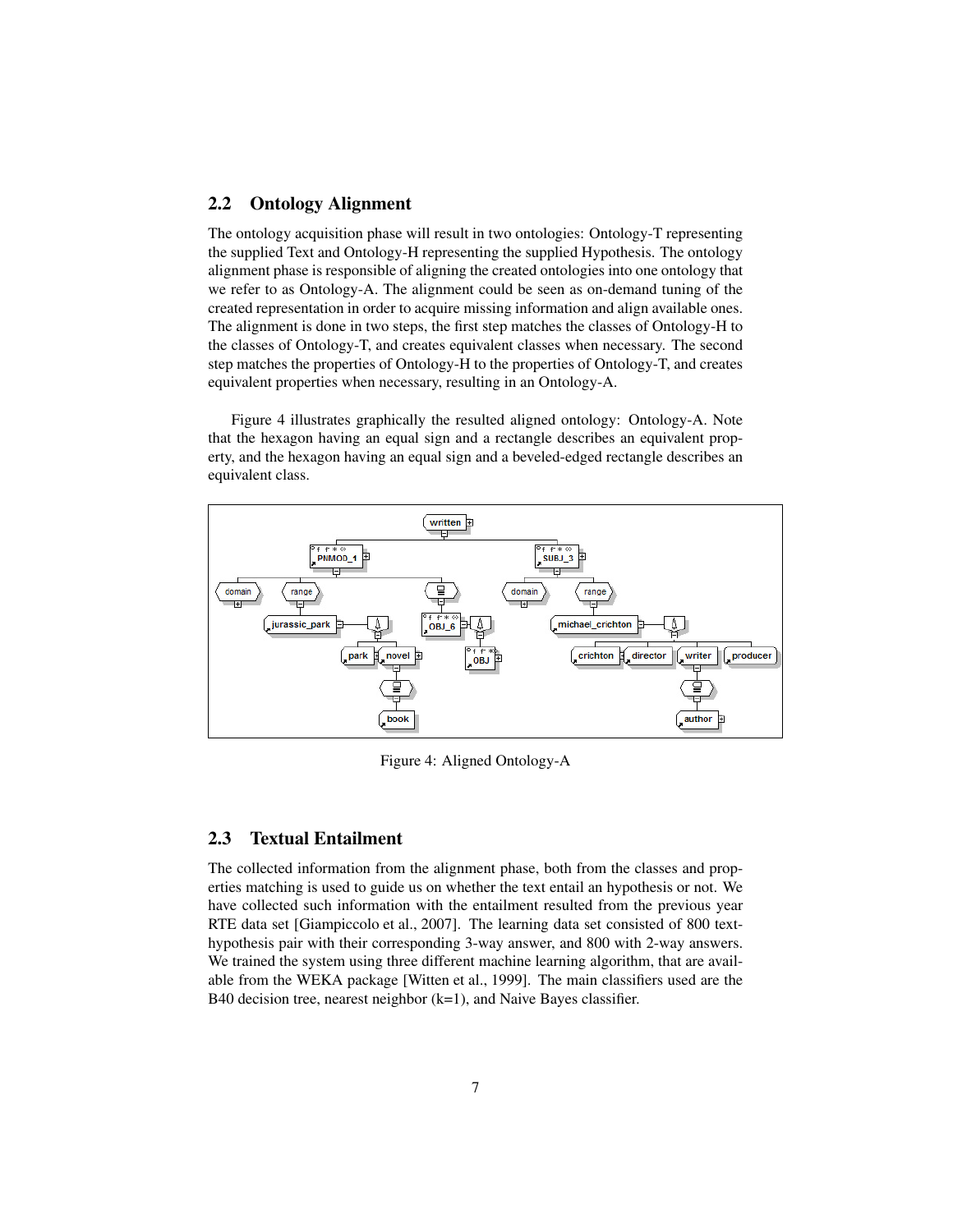| # | <b>Accuracy 2-ways</b> | <b>Accuracy 3-ways</b> | Precision |
|---|------------------------|------------------------|-----------|
|   | 0.688                  | 0.616                  | 0.581     |
|   | $\pm 0.540$            | 0.520                  | 0.581     |
|   | 0.547                  | 0.432                  | 0.581     |

Table 1: Results at RTE.

## 3 Performance Evaluation

This year, the textual entailment recognition challenge had two tasks. The 3-way RTE task was concerned in deciding whether the text T entails H, contradicts H, or is unknown from the given T. On the other hand, the 2-way task decided whether T entails H, or not.

We have submitted three runs to the 3-way task. The main difference between the runs is the machine learning algorithm used. The runs for the 3-way task were automatically scored for the 2-way task, were pairs tagged as *"contradiction"* or *"unknown"* are retagged as *"no entailment"*.

- Run 1 used the WEKA B40 decision tree classifier, which compared with human annotated answers resulted in 61.6% correct answers for the 3-way classification and 68.8% for 2-ways.
- Run 2 used a nearest neighbor classifier  $(k=1)$  and resulted in 52% for 3-ways and 54% for 2-ways.
- Run 3 used a Naive Bayes classifier and that yielded a score of 43.2% for 3-ways and 54.7% for 2-ways.

An Average Precision score was also used based on the confidence output of the ranked results. Our ranking system simply orders the result by the highest number of directly available classes and properties, which resulted in one score for the three runs of 58.1%. The average precision is computed as the average of the system's precision values at all points for which the human gold standard is *"entailment"*.

Table 1 shows a summary of the results described above.

# 4 Conclusion and Future Work

In this paper, we have presented the system that we used for recognizing textual entailment. For its first participation, the system achieved acceptable results. On its best run, the system achieved a score of 68% for the two-way task, by simply classifying the ontology alignment output using a decision tree classifier. However, many improvements are needed to achieve better results. By studying our results carefully we have noticed that the performance was significantly affected by longer text. In addition, more training data is needed to improve the classifier results. So our future work will mainly focus on these two aspects.